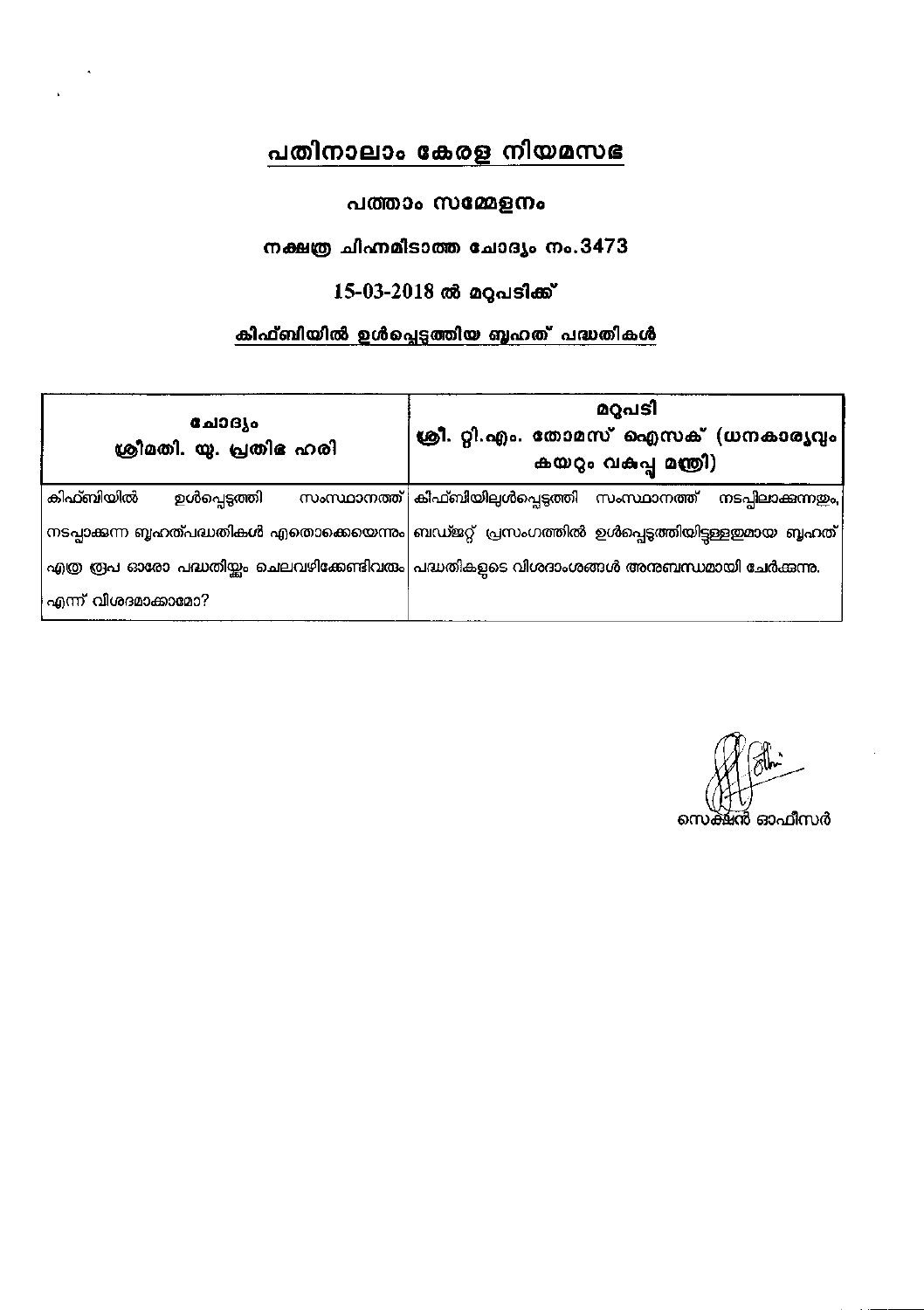|                     |                                      |                                                                                                                                                                      | അനുബന്ധം                                                |
|---------------------|--------------------------------------|----------------------------------------------------------------------------------------------------------------------------------------------------------------------|---------------------------------------------------------|
|                     |                                      | <b>Annexure</b>                                                                                                                                                      |                                                         |
| Ño.                 | <b>Department</b>                    | <b>Main Project Name</b>                                                                                                                                             | <b>Seriotal outlay</b><br><b>EXPERIENCY AND SERVICE</b> |
|                     | General<br>Education                 | Upgrading one school from each<br>constituency as a centre of excellence.<br>State Govt. will bear 50% of total<br>expenditure or maximum Rs.5 Cr for one<br>school. | 1000                                                    |
| $\overline{2}$      | Information<br>Technology            | Providing internet facility to all citizens and<br>government machinery through a new<br>optic fiber pathway                                                         | 1000                                                    |
| 3                   | <b>Public Works</b>                  | Hill highways                                                                                                                                                        | 3500                                                    |
| $\overline{\bf{4}}$ | <b>Public Works</b>                  | Coastal Highways                                                                                                                                                     | 6500                                                    |
| $\overline{5}$      | <b>Public Works</b>                  | 182 roads                                                                                                                                                            | 5628                                                    |
| $\overline{6}$      | <b>Public Works</b>                  | 69 Bridges and Flyovers                                                                                                                                              | 2557                                                    |
| 7                   | Power                                | Transgrid 2.0, Power Project                                                                                                                                         | 9425                                                    |
| 8                   | Water<br><b>Resources</b>            | Construction of 30 regulators in rivers                                                                                                                              | 600                                                     |
| 9                   | Water<br>Resources                   | 41 Drinking Water schemes                                                                                                                                            | 1696                                                    |
| 10                  | <b>KSRTC</b>                         | Replacing old buses with CNG buses                                                                                                                                   | 3000 (in Three<br>years)                                |
| 11                  | Health & family<br>welfare           | Improvement to District, Taluk and<br>General Hospitals                                                                                                              | 2000                                                    |
| 12                  | General<br>Education                 | Betterment of infrastructure facilities in<br>229 schools                                                                                                            | 687                                                     |
| 13                  | Agriculture                          | Agroparks-                                                                                                                                                           | 500                                                     |
| 14                  | General<br>Education                 | <b>High Tech Classrooms</b>                                                                                                                                          | 500                                                     |
| 15                  | Higher<br>Education                  | Basic facilities in Arts and Science<br><b>Colleges and Engineering Colleges</b>                                                                                     | 500                                                     |
| 16                  | Health &<br><b>Family Welfare</b>    | Cath Labs, Basic Infrastructure in MCC,<br>KCC, MHH Thiruvananthapuram,<br>Kozhikode                                                                                 | 1000                                                    |
| 17                  | Information<br>Technology            | <b>IT Parks</b>                                                                                                                                                      | 1325                                                    |
| 18                  | Ports                                | <b>Azheekal Port</b>                                                                                                                                                 | 500                                                     |
| 19                  | Ports                                | Vizhinjam International Container<br><b>Transhipment Terminal</b>                                                                                                    | 7700                                                    |
| 20                  | <b>Public Works</b>                  | 137 Roads                                                                                                                                                            | 2800                                                    |
| 21                  | <b>Public Works</b>                  | Development of 43 Roads                                                                                                                                              | 700                                                     |
| 22                  | Sports & Youth<br><b>Affairs</b>     | Multipurpose Indoor Stadia in 14 districts                                                                                                                           | 500                                                     |
| 23                  | Transport<br>(Railways,<br>Airports) | Rapid Rail Transit System (RRTS)<br>Trivandrum-Chengannur First Phase                                                                                                | 3064                                                    |

 $\sim$   $\sim$ 

 $\sim 10^{-1}$